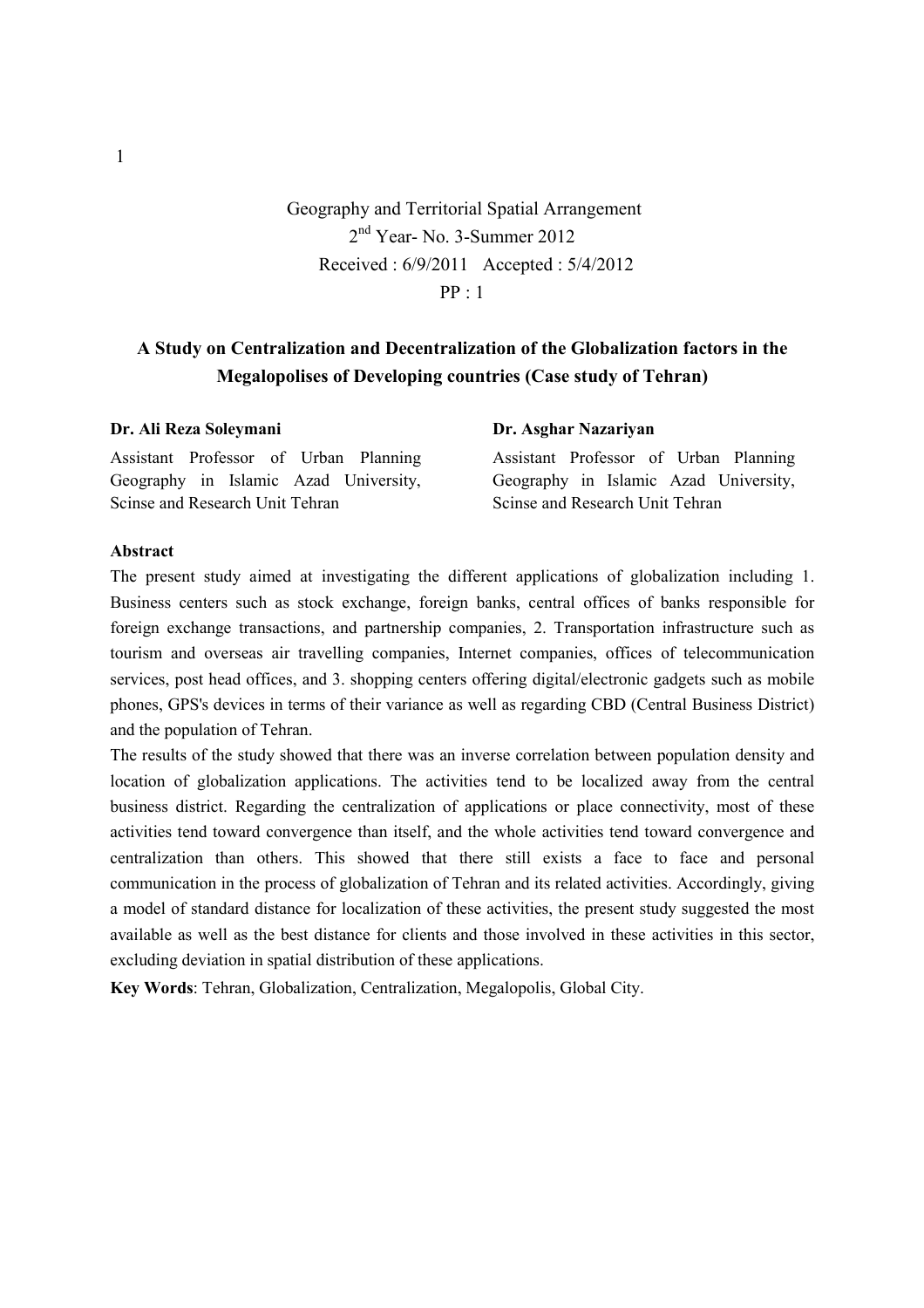Geography and Territorial Spatial Arrangment, 2nd Year, No. 3, Summer 2012 2

Geography and Territorial Spatial Arrangement 2nd Year- No. 3- Summer 2012 Received : 9/11/2011 Accepted : 9/5/2012 PP : 2

# **Prioritization of Ecotourism Criteria in Desert and Semi-arid Ecosystems by Delphi Method**

**Somaye Haddadinia** 

M.Sc in Environmental Sciences, Natural Resources Faculty, University of Tehran

**Dr. Afshin Danehkar** 

Assistant Professor of Natural Resources Faculty- University of Tehran

### **Abstract**

Demand for tourism in the nature necessitates a comprehensive planning , attention to the environment and preventing its destruction. In order to nature- based tourism planning in arid and semi- arid areas, 12 criteria and 41 sub- criteria for ecotourism planning were obtained through surveying the local and foreign references. These criteria were presented to the tourism and environment experts in form of Delphi questionnaire for determining the location criteria of ecotourism in arid and semi arid areas and their prioritizations. Results based on the percentage of criteria importance and the importance degree of the studied criteria showed that 11 main criteria including the recreational importance, management elements, physical properties of the area , wildlife, water resources, environment sensitivity, cultural-historical aspects, social aspects, vegetation and economical aspects including 28 sub-criteria are important for ecotourism planning and decision making accordingly. It is clear that using ecotourism criteria in other natural ecosystems requires a separate and particular study.

**Key words:** ecotourism, locating, desert and semi-desert ecosystem, criteria, Delphi method.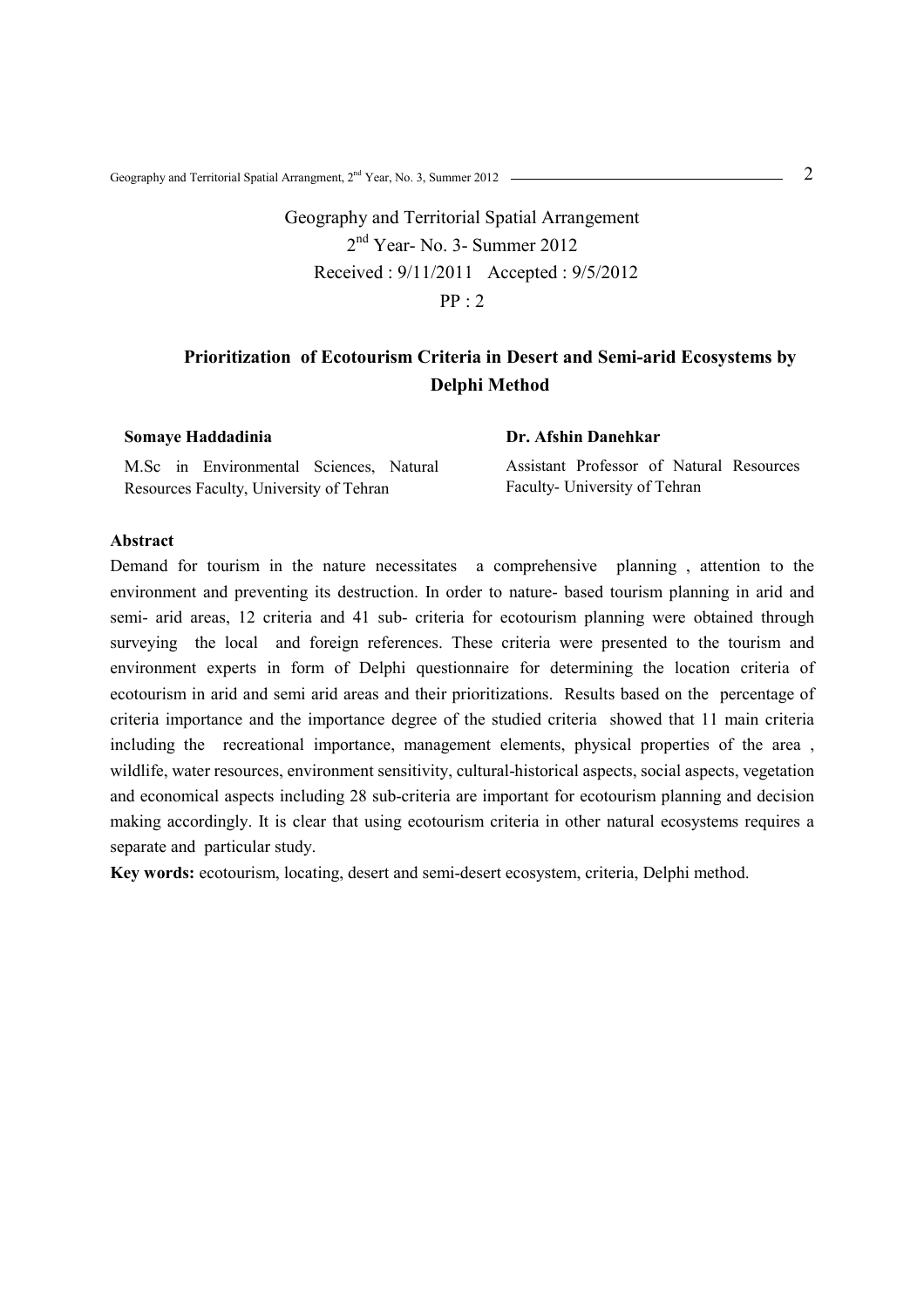Geography and Territorial Spatial Arrangement 2nd Year- No. 3- Summer 2012 Received : 1/12/2011 Accepted : 2/9/2012  $PP \cdot 3$ 

# **Study the qualitative and quantitative condition of the groundwater resources (Case Study: Jovain Plain, Khorasan Razavi Province)**

#### **Hadi Rahnama**

M.Sc Natural Resources Watershed Trends

#### **Dr. Mahmood Habib Nejad Roshan**

Associate Professor of Pasture and Watershed University of Natural Resources Sari

**Dr. Mohammad Reza GHanbarpoor** 

Assistant Professor of Pasture and Watershed University of Natural Resources Sari

**Abolghasem Dadrasi Sabzevar**  Member of Center of Agriculture Reaserch and Natural Resources Khorasan Razavi

#### **Abstract**

Water shortage is one of the most important environmental challenges in arid and semiarid regions. Unfortunately, today, due to low precipitation and over pumping of groundwater resources in recent years and also lack of attention to aquifer and artificial feeding; therefore more attention to ground water resources is an inevitable and important issue.

The review of quantitative and qualitative situation of the underground water tables is of such issues which shall be considered. In this study, the qualitative and quantitative variations of the groundwater water tables have been investigated for feeding and discharge in some pizometers of Jovain prolific plains in south Khorasan province. Firstly, the data statistics of hydro static levels at 50 pizometers as quantitative and at sixty pizometers as qualitative were prepared as selected pizometers and sufficiency and homogenous tests of the data were performed. Then the imperfect data were reconstructed and finally the data were extracted and analyzed in 12 years common statistics base of 1995-2007. The aim of this paper is to determine the qualitative and quantitative maps of underground waters based on the variables of hydrostatic levels through inverse distance interpolation method (ID) by the use of GIS system (Geographical Information System). So that, based on the results of mapping Annual Groundwater Unit Hydrograph (AGUH) of Jovain province, on average the water ground level from years of 1995 to 1999 up to aqueous year 2006-2007 shows a drop of 10 m. Also the Annual Groundwater Unit Hydrograph (AGUH) of Jovain plain and three periods of diverse drop of hydrostatic level from years 1995 up to 1998 from 53.07 to 54.09m shows approximately a normal drop status. But from statistical year 1998 on ward up to year 2003, the drop has reached from 53.07 to 54.09 m, that is 4.5 m of drop during four aqueous years. With respect to the obtained results of analysis of quantitative and qualitative results by Inverse Distance Interpolation Method (ID) and mapping qualitative and iso- drop maps , the interpolated qualitative parameters are critical in some areas and show a drastic decrease of quality of this aquifer.

**Keywords:** Water Resources, Aquifer, Water Table drop, inverse distance interpolation model, GIS software, Jovain Plain.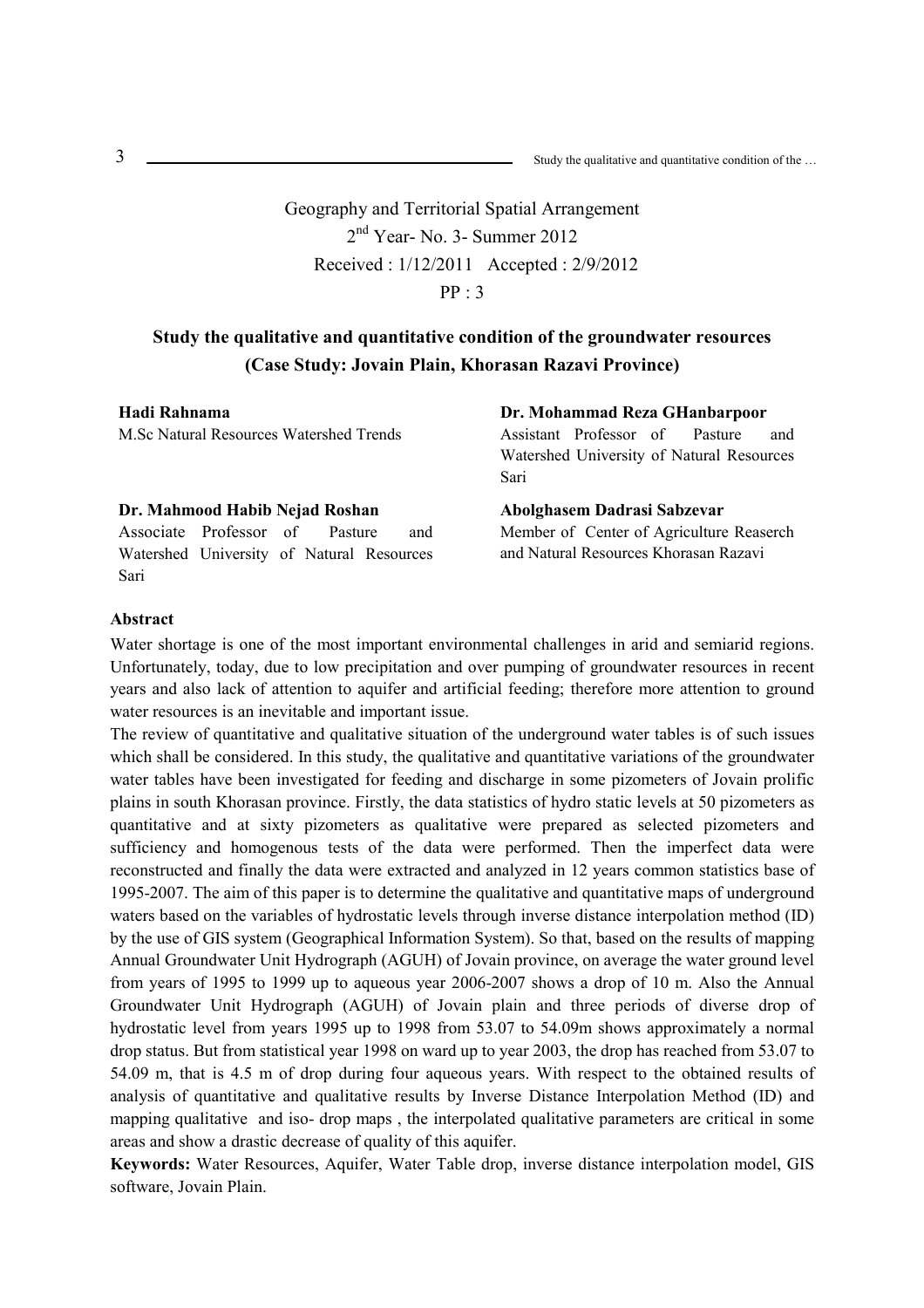Geography and Territorial Spatial Arrangment, 2nd Year, No. 3, Summer 2012 4

# Geography and Territorial Spatial Arrangement 2nd Year- No. 3- Summer 2012 Received : 12/10/2011 Accepted : 5/7/2012 PP : 4

## **The Study of the changing Trend of Population Settlement in Tehran's urban complex**

| Forooghe Khazaei Nejad               | Dr. Mehdi Gharakhlou         |
|--------------------------------------|------------------------------|
| M.Sc in Geography and Urban Planning | Member of Geography          |
|                                      | Faculty of Tehran University |

### **Abstract**

Tehran's urban complex is a geographical area which is created by the functional correlation and interaction of activities and residence in some cities and population community, in a way to form an integrated spatial system. Tehran urban complex is one the most important and largest urban areas of our country with a population of over 13422367 individuals.

Our aim in this paper is to study the changes of population settlement pattern in Tehran urban complex and its some effective factors during the last three decades (1976-2006) from the view point of authors. Analytical- descriptive method has been used in this paper.

The results of this study show that population settlement in Tehran urban complex during the three decades of under study has been more in other urban points and villages than in metropolis of Tehran. **Key words:** Urban complex, Tehran Metropolis, Settlement, Rural areas, Urban areas.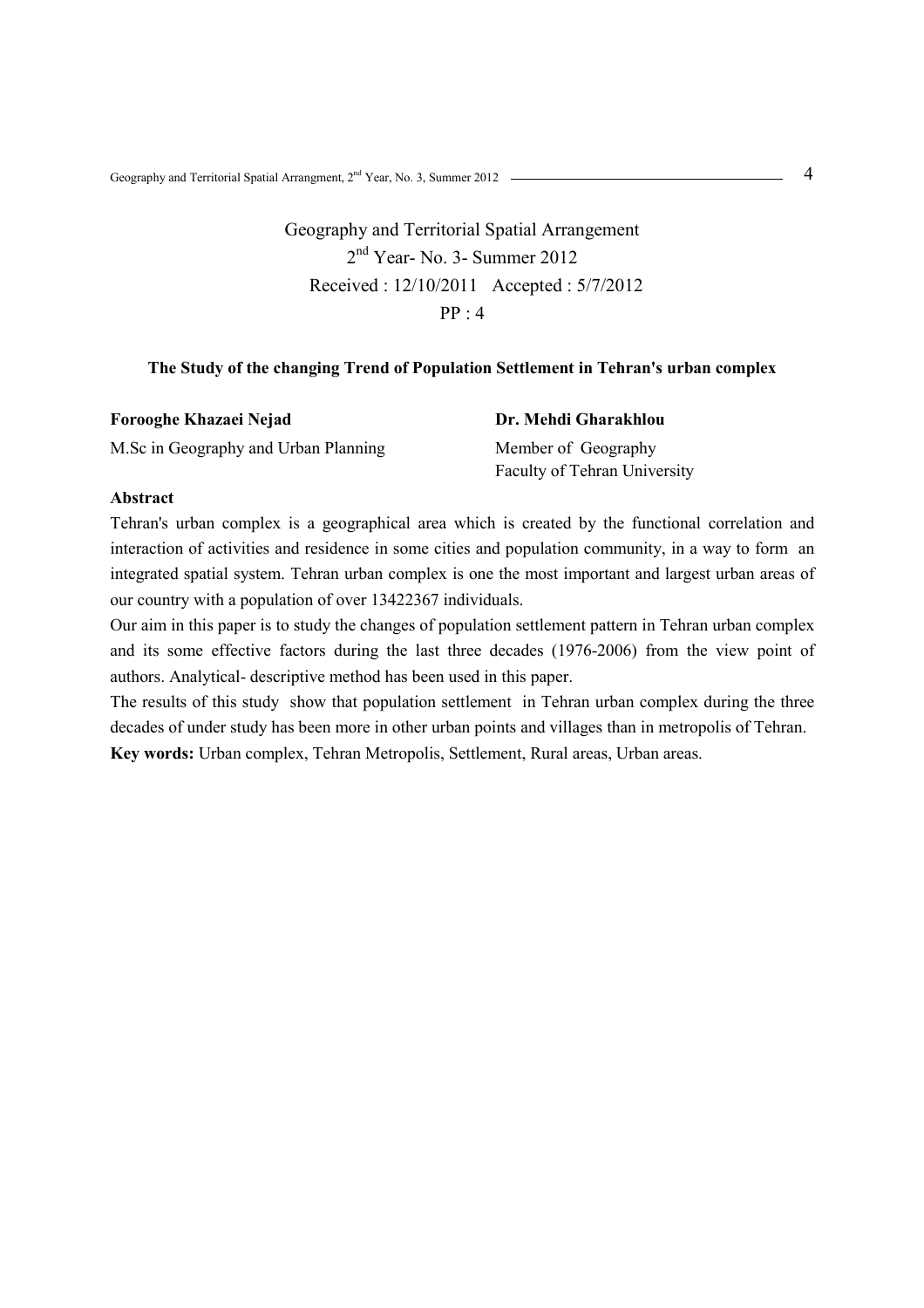Geography and Territorial Spatial Arrangement 2nd Year- No. 3- Summer 2012 Received : 3/1/2012 Accepted : 30/8/2012  $PP \cdot 5$ 

# **Geomorphology, hydrogeology and the study of factors affecting to karst development in Garin area, west of Iran**

| Dr. Gholamreza Khanlari                    | Ali Akbar Momeni                    |
|--------------------------------------------|-------------------------------------|
| Associate Professor of Enginering Geology, | Ph.D Student of Enginering Geology, |
| University of Bou Ali                      | University of Shahroud              |

#### **Abstract**

The study area is located in the Trusted Zagros and is placed at the border area of Hamedan and Lorestan provinces. The main aim of this research is the assessment of karst development and its potential from geomorphology and hydrogeology point of view. Highly tectonization and distribution of dissolvable carbonaceous rocks is caused to develop karstification phenomenon in this area. Some of karstic geomorphologic features such as dolin, karren, cave and karst springs (for example Gamasiab spring) are formed. In order to evaluate the hydro chemical conditions of the area, the data from 26 springs were used. The results of data analysis show that the types of water in most of the springs are calcium and magnesium bicarbonate (Ca-Mg-Hco3) which is matched with the type of karstic aquifers. Assessment of the saturation indices of calcite and dolomite show that the most part of this area is under saturated by these two minerals. This means that the ground water doesn't travel in long distances. According to the results of dye tracing test, the mean velocity of groundwater is the same as velocity in karstic areas and shows the dominancy of conduit flow regime.

**Keywords:** Karst, Geomorphology, Hydrogeology, hydro chemical, saturation indices.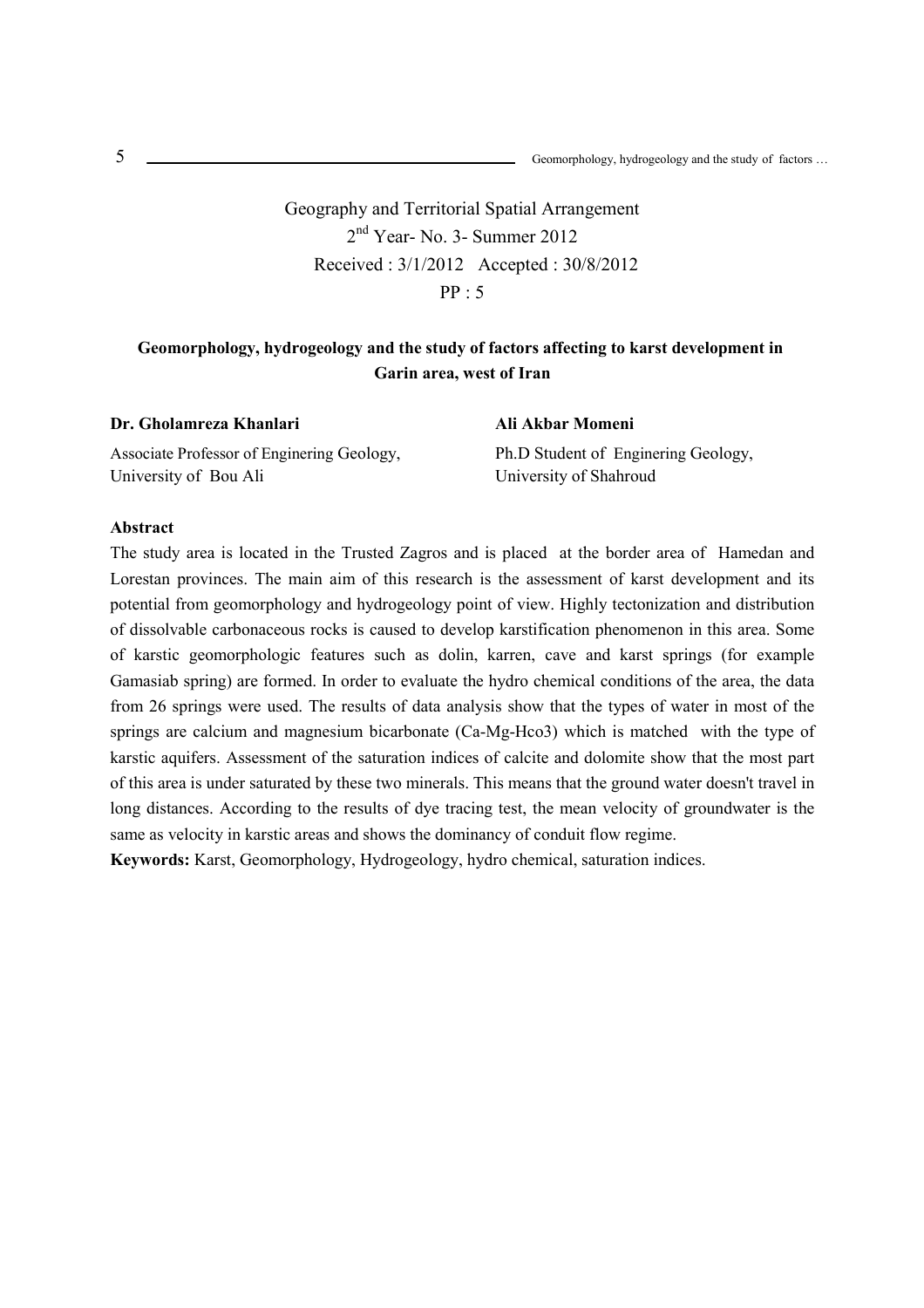Geography and Territorial Spatial Arrangment,  $2^{nd}$  Year, No. 3, Summer 2012  $\sim$  6

Geography and Territorial Spatial Arrangement 2nd Year- No. 3- Summer 2012 Received : 13/12/2011 Accepted : 5/8/2012 PP : 6

# **Evaluating the effects of Fourth program objectives of rural part of the Islamic Republic of Iran on villager's satisfaction Case study: Ijrood Dehestan**

| Dr. Abdollah Abdollahi                      | Ali Akbar Taghilo                                                      |  |
|---------------------------------------------|------------------------------------------------------------------------|--|
| Assistant Professor of Roural Geoghraohy of | Ph.d Student of Roural Geoghraphy of<br>Ferdowsi University of Mashhad |  |
| Miyan Doab Payamnur University              |                                                                        |  |
| <b>Issa Piry</b>                            | <b>Yousef Khodaie</b>                                                  |  |
| Ph.d Student of Urban Geoghraohy of Tabriz  | M.Sc in Roural Geography                                               |  |
| University                                  |                                                                        |  |
| Reza Arabi                                  |                                                                        |  |

Ph.d Student of Statistic Ferdowsi University of Mashhad

### **Abstract**

In the present article, the efficiency of the relevant objectives and policies of villages developed in the fourth program, have been evaluated. Collecting information through questionnaires and content analysis has been performed after their validity and reliability tests. Based on the results of the study, the satisfaction level of the objective villages , particularly from economical aspect is placed at a low level. Although based on Fridman test, it is not possible to find a significant difference between 27 indices from the view point of satisfaction, but their classification in different dimensions and multi variable regression analysis showed that the physical and economical aspects of about 67% of variations indicate the satisfaction. Although the economical dimension , by itself indicate 40% of satisfaction changes , but 90% in economical indices are placed at a level lower than medium from satisfaction point of view.

 The results showed that people with average 4.5 had the highest level of satisfaction from the government measures for encouraging and implying positive view to young people for participating and had the lowest satisfaction rate of average 1/12 toward the modification of irrigation system. **Keywords:** evaluation, fourth program, Satisfaction, Ijrood Dehestan.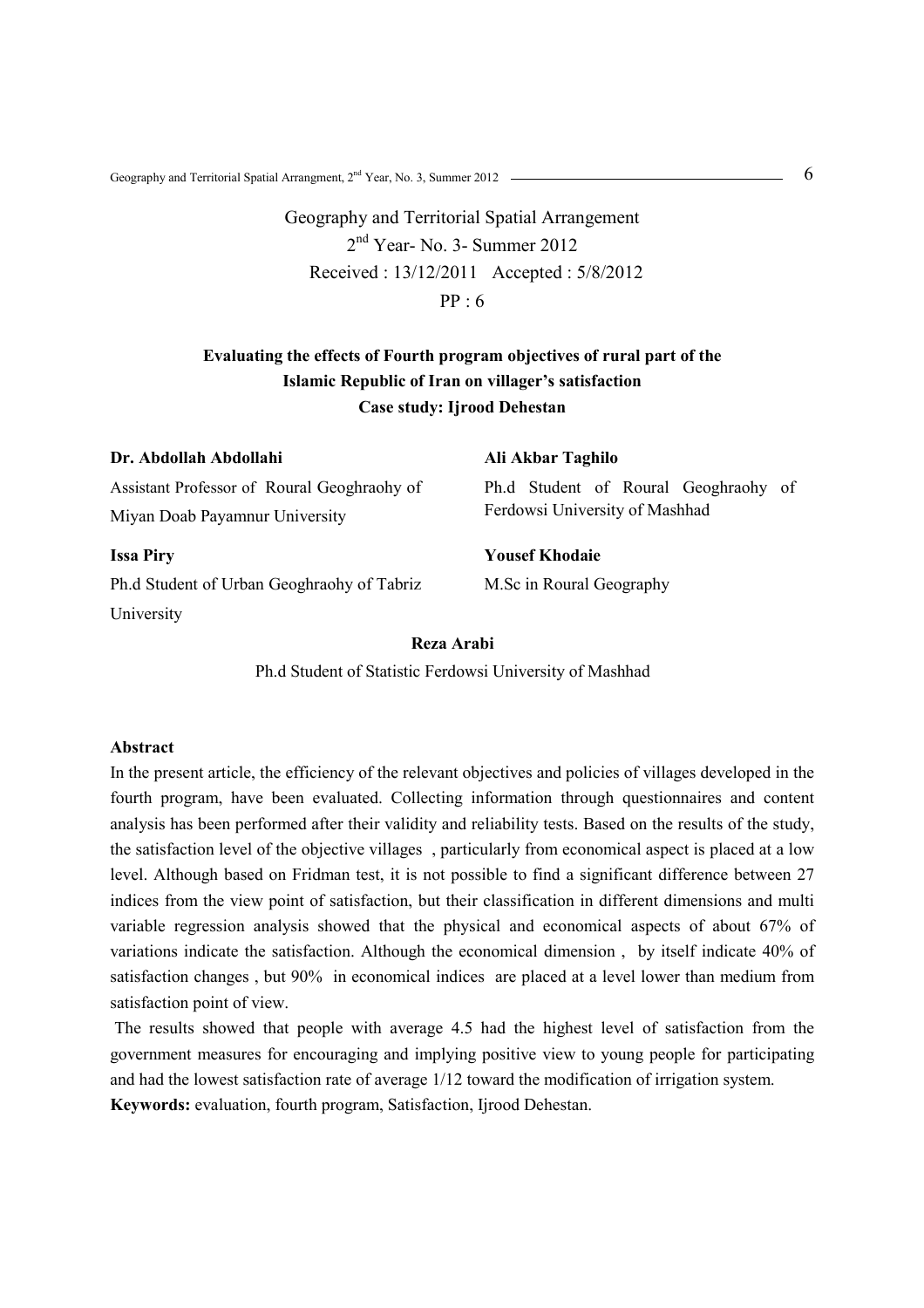GIS based group decision making analysis for …

Geography and Territorial Spatial Arrangement 2nd Year- No. 3- Summer 2012 Received : 16/8/2011 Accepted : 3/5/2012  $PP \cdot 7$ 

## **GIS based group decision making analysis for educational land use allocation: case study of district 6, Isfahan**

**Dr. Mohammad talei** 

Assistant Professor of Surveying Engineering, University of Industrial Khaje Nasirodin Tousi

### **Dr. Abas Alimohamadi**

Assistant Professor of Surveying Engineering, University of Industrial Khaje Nasirodin Tousi

### **Esmaeil Adili**

M.Sc GIS, University of Industrial Khaje Nasirodin Tousi

#### **Abstract**

In this study, a group decision-making approach based on Geographical Information System (GIS) has been developed for solving educational land use allocation problem. Most researches conducted in the field of land use allocation, use multi-criteria decision making techniques with a view individual decision. However, in this article, land use allocation problem has been considered as a group issue that requires the participation of different expertise and perspectives in the decision making process. In this context, Analytical Hierarchical Process (AHP) method is used to determine the weight of criteria and aggregation of individual judgments (AIJ) method utilized to aggregate priorities of decision makers/experts.

Proposed model has been implemented at district 6 of Isfahan as a case study; to allocate educational land uses and the results has been compared to the outcome of individual decisions. To allocate high school as an academic land use, land per capita, minimum area, distance to city centers, distance to dependent land uses such as libraries and distance to urban roads, have been considered and modeled as criteria. Utilizing a sensitivity analysis and comparing the result of individual decisions (each expert) and group decision (AIJ result) is showed some disagreement. However, all experts are dedicated same priority for the first three sites with plot number 5453, 4 and 9 to allocate as high school. The results indicates that group decision making approach in land use allocation problem make it possible analysis of opposite ideas offered by different experts and help decision maker to choice an alternative (site) obtained majority. In this research we consider same weight for all decision makers. In fact, each expert based on his knowledge and skills should have different weight that must be considered to aggregate individual judgments. Also by using fuzzy based methods, we can involve uncertainty of judgments and decision making at the proposed model. This would be considered at the next work of the authors.

**Keywords:** Group Decision Making, Spatial Multi-Criteria Decision Analysis, aggregation of individual judgments, Land Use Allocation.